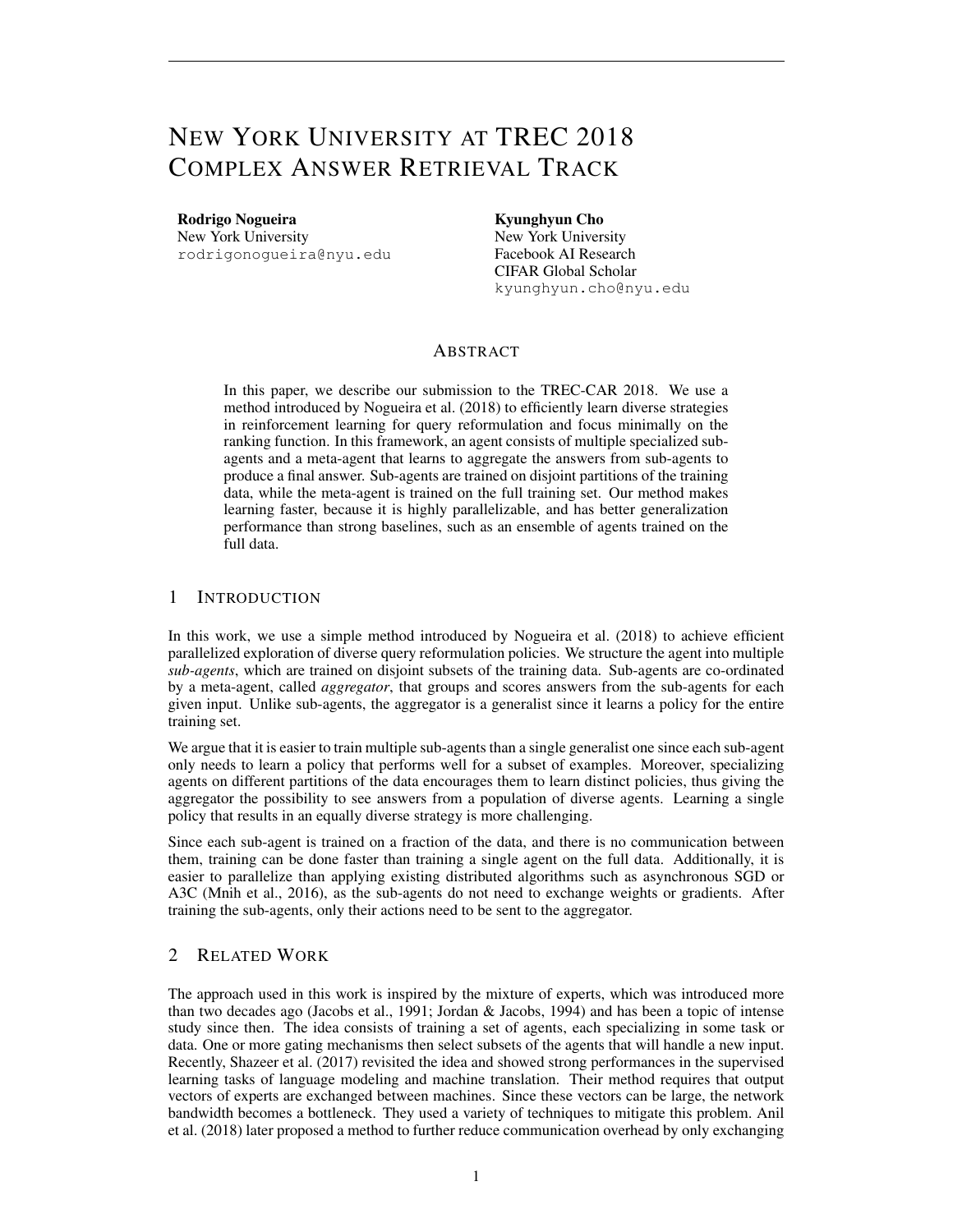

Figure 1: a) A vanilla search system. The query  $q_0$  is given to the system which outputs a list of documents  $a_0$ . b) The search system with a reformulator. The reformulator queries the system with  $q_0$ and its reformulations  $\{q_1, \ldots q_N\}$  and receives back the lists of documents  $\{a_0, \ldots, a_N\}$ . A selector then decides the best list of documents  $a_i$  for  $q_0$ . c) The method proposed by Nogueira et al. (2018). The original query is reformulated multiple times by different reformulators. Reformulations are used to obtain documents from the search system, which are then sent to the aggregator, which merges and re-ranks the list of documents based on a learned weighted majority voting scheme. Reformulators are independently trained on disjoint partitions of the dataset thus increasing the variability of reformulations.

the probability distributions of the different agents. Our method, instead, requires only scalars (rewards) and short strings (original query, reformulations, and answers) to be exchanged. Therefore, the communication overhead is small.

Previous works used specialized agents to improve exploration in RL (Dayan & Hinton, 1993; Singh, 1992; Kaelbling et al., 1996). For instance, Stanton & Clune (2016) and Conti et al. (2017) use a population of agents to achieve a high diversity of strategies that leads to better generalization performance and faster convergence. Rusu et al. (2015) use experts to learn subtasks and later merge them into a single agent using distillation (Hinton et al., 2015).

The experiments are often carried out in simulated environments, such as robot control (Brockman et al., 2016) and video-games (Bellemare et al., 2013). In these environments, rewards are frequently available, the states have low diversity (e.g., same image background), and responses usually are fast (60 frames per second). We, instead, evaluate our approach on tasks whose inputs (queries) and states (documents and answers) are diverse because they are in natural language, and the environment responses are slow (0.5-5 seconds per query).

## 3 METHOD

#### 3.1 TASK

We describe the method using a generic end-to-end search task. The problem consists in learning to reformulate a query so that the underlying retrieval system can return a better list of documents.

Following Nogueira & Cho (2017) and Buck et al. (2018) we frame the task as a reinforcement learning problem, in which the query reformulation system is an RL-agent that interacts with an environment that provides answers and rewards. The goal of the agent is to generate reformulations such that the expected returned reward (i.e., correct answers) is maximized. The environment is treated as a black-box, i.e., the agent does not have direct access to any of its internal mechanisms. Figure 1-(b) illustrates this framework.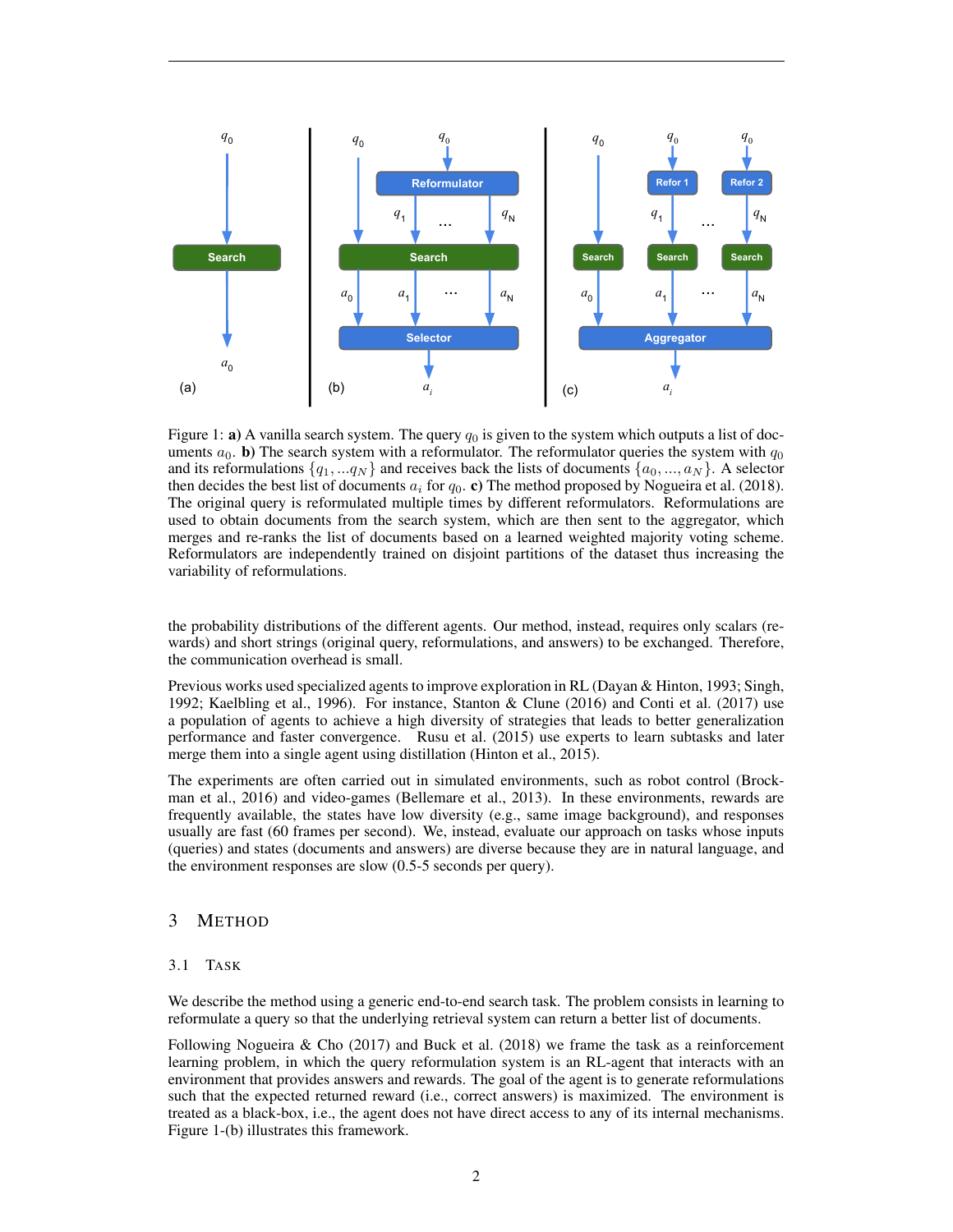#### 3.2 SYSTEM

Figure 1-(c) illustrates the main method used in our submissions. An input query  $q_0$  is given to the  $N$  sub-agents. A sub-agent is any system that accepts as input a query and returns a corresponding reformulation. Thus, sub-agents can be heterogeneous.

Here we train each sub-agent on a partition of the training set. The  $i$ -th agent queries the underlying search system with the reformulation  $q_i$  and receives a list of documents  $a_i$ . The set  $\{(q_i, a_i)|0 \leq$  $i \leq N$  is given to the aggregator, which then merges the lists of documents into a final list and re-rank it.

#### 3.3 SUB-AGENTS

The first step for training the new agent is to partition the training set. We randomly split it into equalsized subsets. For an analysis of how other partitioning methods affect performance, see Nogueira et al. (2018). In our implementation, a sub-agent is a sequence-to-sequence model (Sutskever et al., 2014; Cho et al., 2014) trained on a partition of the dataset. It receives as an input the original query  $q_0$  and outputs a list of reformulated queries  $(q_i)$  using beam search.

Each reformulation  $q_i$  is given to the same environment that returns a list of documents  $(a_i^1, ..., a_i^K)$ and a reward  $r_i$ . We then use REINFORCE (Williams, 1992) to train the sub-agent. At training time, instead of using beam search, we sample reformulations.

Note that we also add the identity agent (i.e., the reformulation is the original query) to the pool of sub-agents.

#### 3.4 META-AGENT: AGGREGATOR

The aggregator receives as inputs  $q_0$  and a list of candidate documents  $(a_i^1, a_i^K)$  for each reformulation  $q_i$ . We first compute the set of unique documents  $a_j$  and two different scores for each query-document pair: the accumulated rank score  $s_j^A$  and the relevance score  $s_j^R$ .

The accumulated rank score is computed as  $s_j^A = \sum_{i=1}^N \frac{1}{\text{rank}_{i,j}}$ , where rank $i,j$  is the rank of the j-th document when retrieved using  $q_i$ . The relevance score  $s_j^R$  is the prediction that the document  $a_j$  is relevant to query  $q_0$ . It is computed as:

$$
s_j^R = \sigma(W_2 \text{ReLU}(W_1 z_j + b_1) + b_2),\tag{1}
$$

where

$$
z_j = f_{\text{CNN}}(q_0) || f_{\text{BOW}}(a_j) || f_{\text{CNN}}(q_0) - f_{\text{BOW}}(a_j) || f_{\text{CNN}}(q_0) \odot f_{\text{BOW}}(a_j), \tag{2}
$$

 $W_1 \in \mathbb{R}^{4D \times D}$  and  $W_2 \in \mathbb{R}^{D \times 1}$  are weight matrices,  $b_1 \in \mathbb{R}^{D}$  and  $b_2 \in \mathbb{R}^{1}$  are biases. The symbol || denotes the concatenation operation,  $\sigma$  is the sigmoid function, and ReLU is a Rectified Linear Unit function (Nair & Hinton, 2010). The function  $f_{\text{CNN}}$  is implemented as a CNN encoder<sup>1</sup> followed by average pooling over the sequence (Kim, 2014). The function  $f_{\text{BOW}}$  is the average word embeddings of the document. At test time, the top-K answers with respect to  $s_j = s_j^A s_j^R$  are returned.

We train the aggregator with stochastic gradient descent (SGD) to minimize the cross-entropy loss:

$$
L = -\sum_{j \in J^*} \log(s_j^R) - \sum_{j \notin J^*} \log(1 - s_j^R),\tag{3}
$$

where  $J^*$  is the set of indexes of the ground-truth documents. The architecture details and hyperparameters can be found in Appendix A.

#### 4 EXPERIMENTS

We now present experiments and results in the TREC-CAR task. In this task, the goal is to rewrite a query so that the number of relevant documents retrieved by a search engine increases.

<sup>&</sup>lt;sup>1</sup>In the preliminary experiments, we found CNNs to work better than LSTMs (Hochreiter & Schmidhuber, 1997).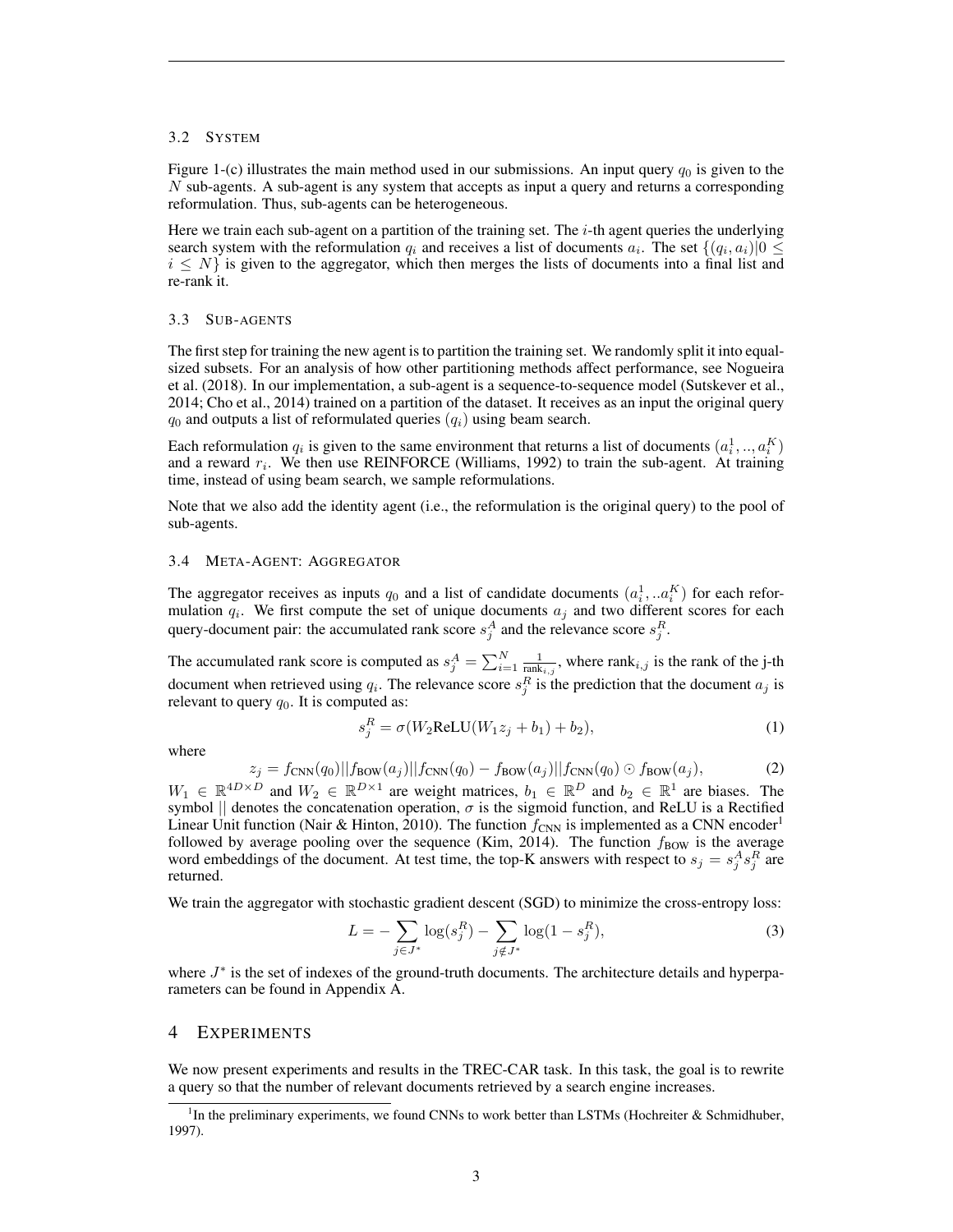

Figure 2: Illustration of the three systems (NYU-M, NYU-L, NYU-XL) we submitted to TREC-CAR 2018. We first train 20 reformulators as in RL-20-Sub (Section 4.5). We then freeze them (i.e., no further training) and train N aggregators, where N varies depending on the system (see the table on the top-right). Each aggregator receives as input the same 20 lists of documents produced by the 20 reformulators. Each aggregator architecture is randomly chosen (Section 4.6), and they are trained independently (i.e., no communication). Finally, the N lists of documents  $(a'_1, ..., a'_N)$ produced by the N aggregators are merged and re-ranked by the aggregator that performed best out of the N aggregators on the development set.

#### 4.1 ENVIRONMENT

The environment receives a query as an action, and it returns a list of documents as an observation/state and a reward computed using a list of ground truth documents. We use Lucene<sup>2</sup> in its default configuration<sup>3</sup> as our search engine. The input is a query, and the output is a ranked list of documents.

#### 4.2 DATASET

Introduced by Dietz & Ben (2017), in the TREC-CAR dataset, the input query is the concatenation of a Wikipedia article title with the title of one of its section. The ground-truth documents are the paragraphs within that section. The corpus consists of all of the English Wikipedia paragraphs, except the abstracts. We used corpus v2.0, as it has a better paragraph parsing than the last year's v1.5. The released dataset has five predefined folds, and we use the first four as a training set (approx. 3M queries), and the remaining as a validation set (approx. 700k queries). The test set is the same used evaluate the submissions to TREC-CAR 2017 (approx. 2,250 queries), and the ground-truth documents are from the automatic annotations. We did not use the manual annotations because not all documents in the corpus were annotated for each test query (as this would be very

<sup>2</sup> https://lucene.apache.org/

<sup>&</sup>lt;sup>3</sup>The ranking function is BM25.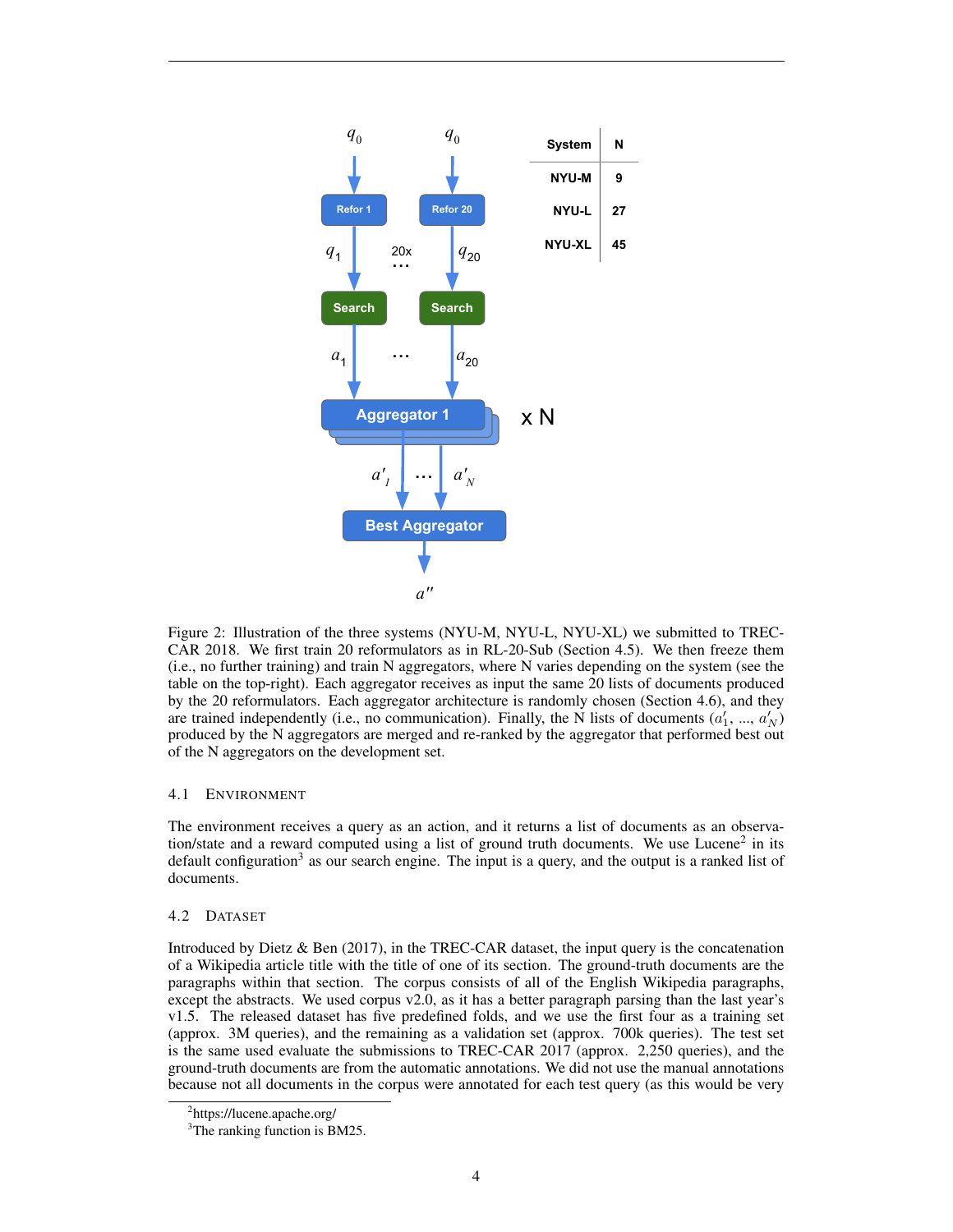|                                | R@40 | <b>MAP</b> | R-Prec | <b>MRR</b> | <b>NDCG</b> | Training<br>(Days) | <b>FLOPs</b><br>$(\times 10^{18})$ |
|--------------------------------|------|------------|--------|------------|-------------|--------------------|------------------------------------|
| Lucene                         | 25.7 | 9.4        | 8.3    | 17.7       | 15.4        |                    | N/A                                |
| PRF                            | 26.8 | 9.8        | 8.6    | 18.4       | 16.1        |                    | N/A                                |
| RM3                            | 28.0 | 10.2       | 9.0    | 19.2       | 16.8        |                    | N/A                                |
| <b>RL-RNN</b>                  | 29.8 | 10.8       | 9.4    | 20.3       | 17.8        | 10                 | 2.3                                |
| RL-10-Ensemble                 | 30.1 | 10.9       | 9.5    | 20.5       | 18.0        | 10                 | 23.0                               |
| RL-RNN 20 Sampled + Aggregator | 30.7 | 11.1       | 9.7    | 20.8       | 18.3        | 10                 | 2.3                                |
| $RI - 10$ -Full                | 33.9 | 12.2       | 10.5   | 22.8       | 20.2        |                    | 2.3                                |
| $RL-10-Sub$                    | 34.9 | 12.3       | 10.6   | 23.2       | 20.5        |                    | 2.3                                |
| RL-10-Sub (Pretrained)         | 35.1 | 12.5       | 10.8   | 23.5       | 20.8        | $10^{*}+1$         | 4.6                                |
| RL-10-Full (Extra Budget)      | 35.9 | 12.9       | 11.0   | 24.1       | 21.1        | 10                 | 23                                 |
| NYU-L (Aggregators' Ensemble)  | 37.7 | 14.3       | 12.6   | 25.8       | 23.0        | 12                 | $23+1.6**$                         |

Table 1: Results on the test set of the TREC-CAR 2017 (Y1). \*The weights of the agents are initialized from a single model pretrained for ten days on the full training set. \*\*Each of the  $27$ aggregators costs  $0.06 \times 10^{18}$  FLOPs, so their total training cost is  $27 \times 0.06 \times 10^{18} \approx 1.6 \times 10^{18}$ FLOPs.

| System       | MAP   | R-Prec | <b>NDCG</b> |
|--------------|-------|--------|-------------|
| <b>NYU-M</b> | 15.76 | 17.58  | 33.27       |
| NYU-L        | 15.64 | 17.69  | 34.18       |
| NYU-XL       | 20.64 | 22.04  | 45.22       |

Table 2: Official results of our three submissions to the TREC-CAR 2018 (Y2 test queries) when evaluated with manual annotations.

time-consuming), so systems that retrieve non-annotated but relevant documents would be unfairly penalized.

#### 4.3 REWARD

Since the main goal of query reformulation is to increase the proportion of relevant documents returned, we use recall as the reward:  $R@K = \frac{|D_K \cap D^*|}{|D^*|}$ , where  $D_K$  are the top-K retrieved documents and  $D^*$  are the relevant documents. We also experimented using as a reward other metrics such as NDCG, MAP, MRR, and R-Precision but these resulted in similar or slightly worse performance than Recall@40. Despite the agents optimizing for Recall, we report the results in MAP, NDCG, MRR, and R-Precision as these are more commonly used metrics in information retrieval.

#### 4.4 BASELINES

LUCENE: We give the original query to Lucene and use the retrieved documents as results.

PRF: This is the pseudo relevance feedback method (Rocchio, 1971). We expand the original query with terms from the documents retrieved by the Lucene search engine using the original query. The top-N TF-IDF terms from each of the top-K retrieved documents are added to the original query, where N and K are selected by a grid search on the validation data.

RELEVANCE MODEL (RM3): This is our implementation of the relevance model for query expansion (Lavrenko & Croft, 2001). The probability of adding a term  $t$  to the original query is given by:

$$
P(t|q_0) = (1 - \lambda)P'(t|q_0) + \lambda \sum_{d \in D_0} P(d)P(t|d)P(q_0|d),
$$
\n(4)

where  $P(d)$  is the probability of retrieving the document d, assumed uniform over the set,  $P(t|d)$ and  $P(q_0|d)$  are the probabilities assigned by the language model obtained from d to t and  $q_0$ , re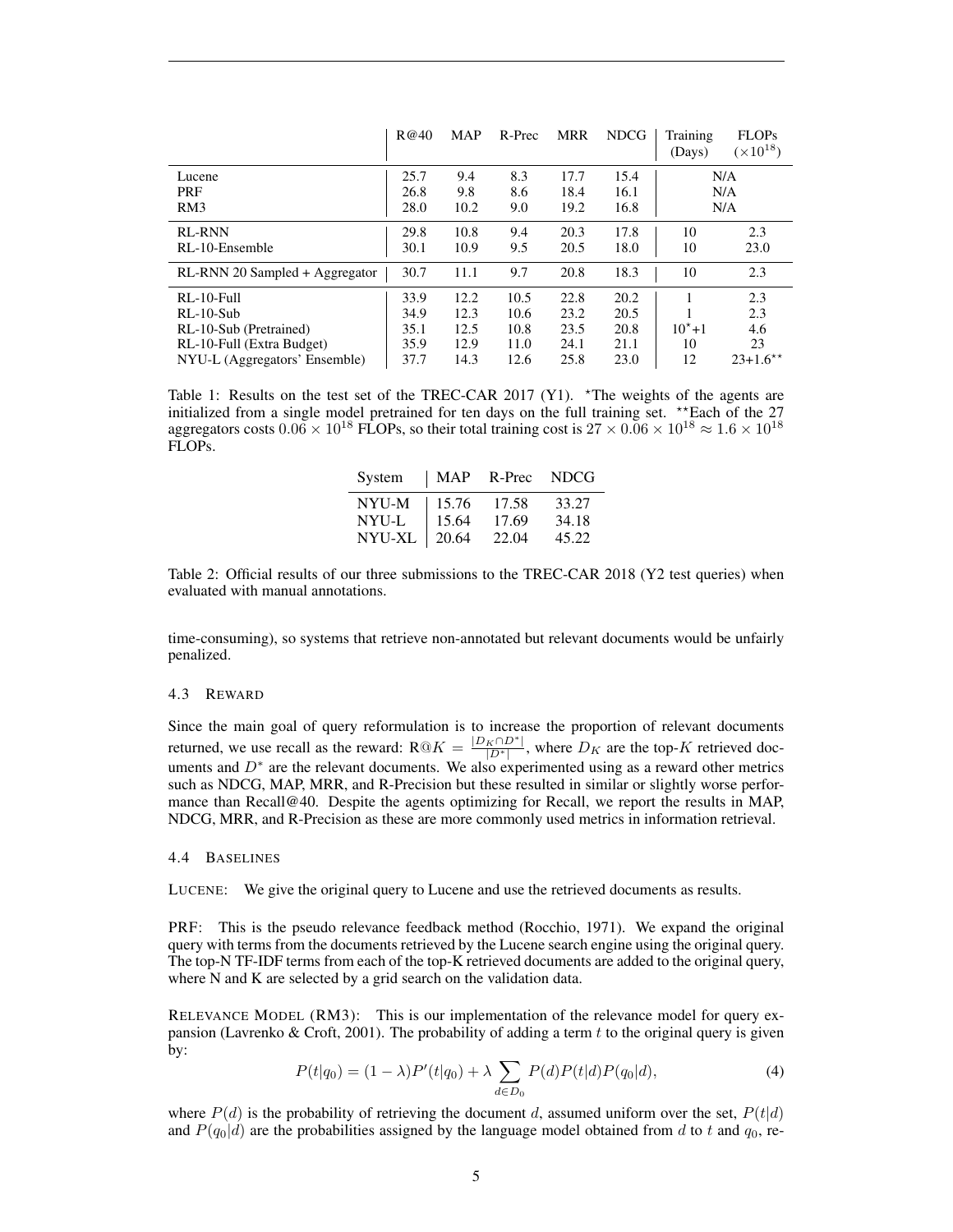spectively.  $P'(t|q_0) = \frac{tf(t \in q)}{|q|}$ , where tf $(t, d)$  is the term frequency of t in d. We set the interpolation parameter  $\lambda$  to 0.65, which was the best value found by a grid-search on the development set.

We use a Dirichlet smoothed language model (Zhai & Lafferty, 2001) to compute a language model from a document  $d \in D_0$ :

$$
P(t|d) = \frac{tf(t, d) + uP(t|C)}{|d| + u},
$$
\n(5)

where u is a scalar constant ( $u = 1500$  in our experiments), and  $P(t|C)$  is the probability of t occurring in the entire corpus C.

We use the N terms with the highest  $P(t|q_0)$  in an expanded query, where  $N = 100$  was the best value found by a grid-search on the development set.

RL-RNN: This is the sequence-to-sequence model trained with reinforcement learning from Nogueira  $\&$  Cho (2017). The reformulated query is formed by appending new terms to the original query. The terms are selected from the documents retrieved using the original query. The agent is trained from scratch.

 $RL-N-ENSEMBLE:$  We train N RL-RNN agents with different initial weights on the full training set. At test time, we average the probability distributions of all the  $N$  agents at each time step and select the token with the highest probability, as done by Sutskever et al. (2014).

#### 4.5 BASE MODELS

We evaluate the following variants of the method proposed by Nogueira et al. (2018):

 $RL-N-FULL:$  We train N RL-RNN agents with different initial weights on the full training set. The answers are obtained using the best (greedy) reformulations of all the agents and are given to the aggregator.

RL-N-SUB: This agent is similar to RL-N-Full, but the multiple sub-agents are trained on random partitions of the dataset (see Figure 1-(c)).

RL-RNN SAMPLE + AGGREGATOR We sample  $K$  rewrites from a single reformulator trained on the full dataset. The  $K$  lists of ranked documents returned by the environment are then merged into a single list and re-ranked by the Aggregator.

## 4.6 SYSTEMS SUBMITTED TO TREC-CAR 2018

Our three submissions consist of 20 reformulators trained as in RL-20-Sub and an ensemble of N aggregators (Figure 2), where N is 9, 27, and 45 for NYU-M, NYU-L, and NYU-XL, respectively. Each architecture of the N aggregators is randomly chosen as follows: first, we sample the number of layers from  $\{0, 1, 2, 3\}$ . We then sample the number of hidden units for each layer from  $\{256$ , 512, 1024}, such that a layer must have at most the same number of hidden units of the previous layer. A final layer with one hidden unit is always added so the model can output a score for each query-document pair (Equation 1,  $s_j^R$ ). We train these N aggregators using as input the documents from 20 reformulators. The final list of documents  $(a'')$  is the result of merging and re-ranking the N list of documents  $(a'_1, ..., a'_N)$  using the aggregator that performed best on the development set.

#### 4.7 RESULTS

The results using the TREC-CAR 2017 (Y1) test queries and ground-truth documents derived from the automatic annotations on the paragraph corpus v2.0 (2018/Y2 release) are shown in Table 1. We estimate the number of floating point operations used to train a model by multiplying the training time, the number of GPUs used, and 2.7 TFLOPS as an estimate of the single-precision floatingpoint of a K80 GPU.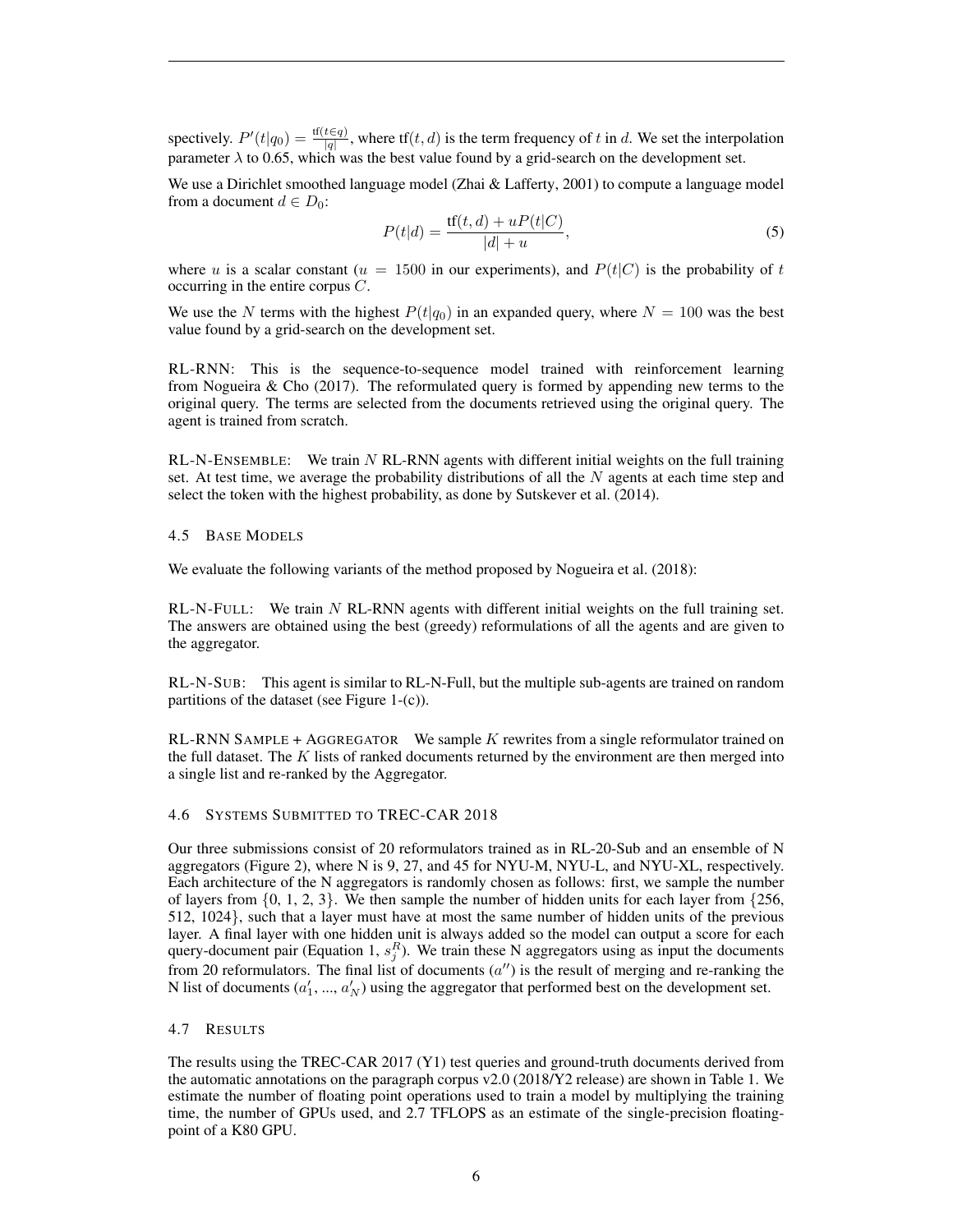Since the sub-agents are frozen during the training of the aggregator, we pre-compute all  $(q_0, q_i, a_i, r_i)$  tuples from the training set, thus avoiding sub-agent or environment calls. This reduces its training time to less than 6 hours ( $0.06 \times 10^{18}$  FLOPs). Since this cost is negligible when compared to the sub-agents', we do not include it in the table.

The methods RL-10-{Sub, Full} have 20-60% relative performance improvement over the standard ensemble (RL-10-Ensemble) while training ten times faster. More interestingly, RL-10-Sub has a better performance than the single-agent version (RL-RNN), uses the same computational budget, and trains on a fraction of the time. Lastly, we found that RL-10-Sub (pretrained) has the best balance between performance and training cost across all datasets.

For more experiments regarding varying number of sub-agents, training stability, and the aggregator's contribution to the overall performance, see Nogueira et al. (2018).

Finally, we show on Table 2 the official results of our three TREC-CAR 2018 submissions when evaluated with manual annotations.

### 5 CONCLUSION

We evaluated a method to build a better query reformulation system by training multiple sub-agents on partitions of the data using reinforcement learning and a simple aggregator that learns to combine the answers of the multiple agents given a new query. We showed the effectiveness and efficiency of the approach on the TREC-CAR 2017 test set.

#### **REFERENCES**

- Rohan Anil, Gabriel Pereyra, Alexandre Passos, Robert Ormandi, George E Dahl, and Geoffrey E Hinton. Large scale distributed neural network training through online distillation. *arXiv preprint arXiv:1804.03235*, 2018.
- Marc G Bellemare, Yavar Naddaf, Joel Veness, and Michael Bowling. The arcade learning environment: An evaluation platform for general agents. *J. Artif. Intell. Res.(JAIR)*, 47:253–279, 2013.
- Greg Brockman, Vicki Cheung, Ludwig Pettersson, Jonas Schneider, John Schulman, Jie Tang, and Wojciech Zaremba. Openai gym. *arXiv preprint arXiv:1606.01540*, 2016.
- Christian Buck, Jannis Bulian, Massimiliano Ciaramita, Andrea Gesmundo, Neil Houlsby, Wojciech Gajewski, and Wei Wang. Ask the right questions: Active question reformulation with reinforcement learning. In *Proceedings of ICLR*, 2018.
- Kyunghyun Cho, Bart Van Merrienboer, Caglar Gulcehre, Dzmitry Bahdanau, Fethi Bougares, Hol- ¨ ger Schwenk, and Yoshua Bengio. Learning phrase representations using rnn encoder-decoder for statistical machine translation. *arXiv preprint arXiv:1406.1078*, 2014.
- Edoardo Conti, Vashisht Madhavan, Felipe Petroski Such, Joel Lehman, Kenneth O Stanley, and Jeff Clune. Improving exploration in evolution strategies for deep reinforcement learning via a population of novelty-seeking agents. *arXiv preprint arXiv:1712.06560*, 2017.
- Peter Dayan and Geoffrey E Hinton. Feudal reinforcement learning. In *Advances in neural information processing systems*, pp. 271–278, 1993.
- Laura Dietz and Gamari Ben. Trec car: A data set for complex answer retrieval. *http://treccar.cs.unh.edu*, 2017.
- Geoffrey Hinton, Oriol Vinyals, and Jeff Dean. Distilling the knowledge in a neural network. *arXiv preprint arXiv:1503.02531*, 2015.
- Sepp Hochreiter and Jürgen Schmidhuber. Long short-term memory. Neural computation, 9(8): 1735–1780, 1997.
- Robert A Jacobs, Michael I Jordan, Steven J Nowlan, and Geoffrey E Hinton. Adaptive mixtures of local experts. *Neural computation*, 3(1):79–87, 1991.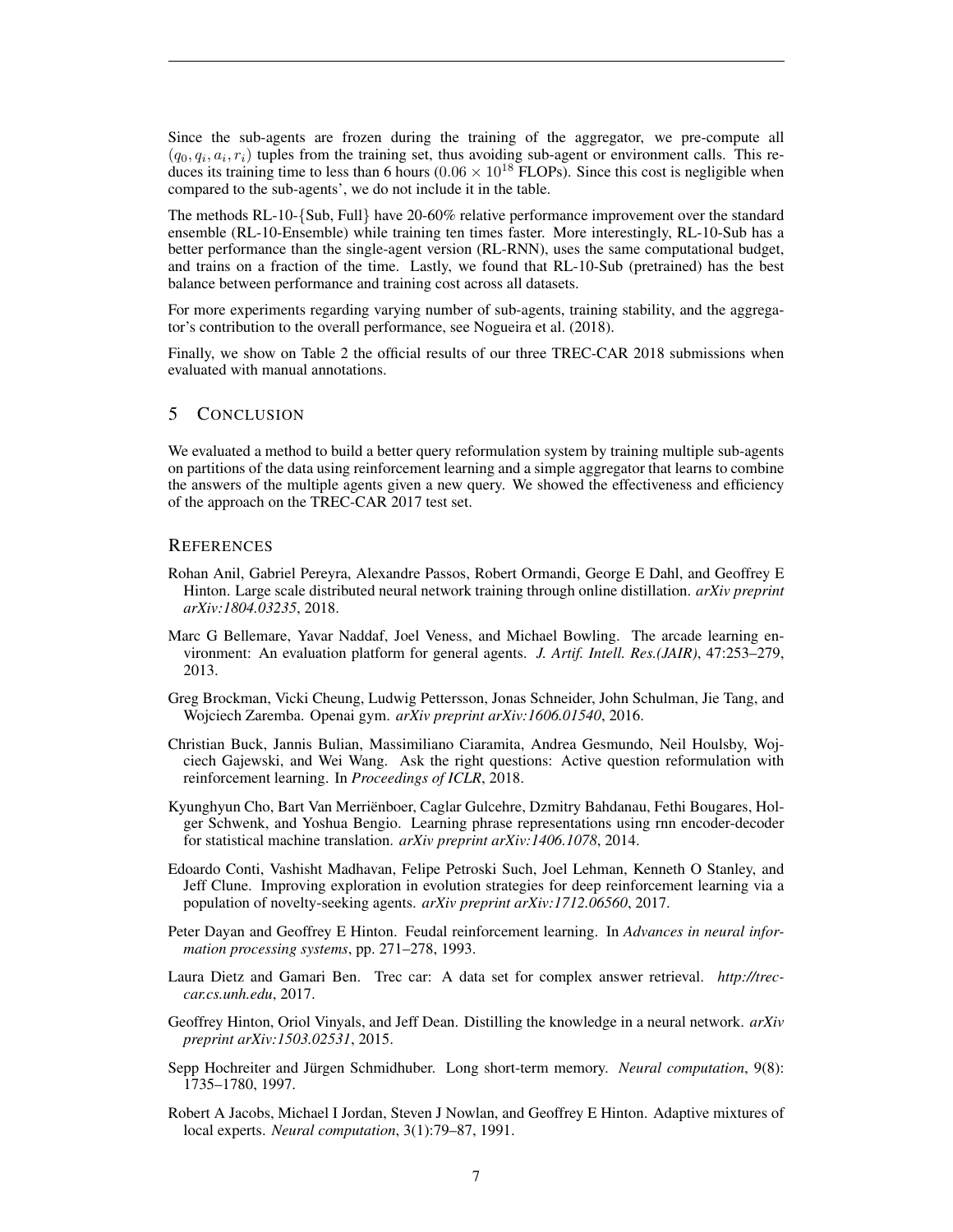- Michael I Jordan and Robert A Jacobs. Hierarchical mixtures of experts and the em algorithm. *Neural computation*, 6(2):181–214, 1994.
- Leslie Pack Kaelbling, Michael L Littman, and Andrew W Moore. Reinforcement learning: A survey. *Journal of artificial intelligence research*, 4:237–285, 1996.
- Yoon Kim. Convolutional neural networks for sentence classification. *arXiv preprint arXiv:1408.5882*, 2014.
- Diederik P Kingma and Jimmy Ba. Adam: A method for stochastic optimization. *arXiv preprint arXiv:1412.6980*, 2014.
- Victor Lavrenko and W Bruce Croft. Relevance based language models. In *Proceedings of the 24th annual international ACM SIGIR conference on Research and development in information retrieval*, pp. 120–127. ACM, 2001.
- Volodymyr Mnih, Adria Puigdomenech Badia, Mehdi Mirza, Alex Graves, Timothy Lillicrap, Tim Harley, David Silver, and Koray Kavukcuoglu. Asynchronous methods for deep reinforcement learning. In *International Conference on Machine Learning*, pp. 1928–1937, 2016.
- Vinod Nair and Geoffrey E Hinton. Rectified linear units improve restricted boltzmann machines. In *Proceedings of the 27th international conference on machine learning (ICML-10)*, pp. 807–814, 2010.
- Rodrigo Nogueira and Kyunghyun Cho. Task-oriented query reformulation with reinforcement learning. *arXiv preprint arXiv:1704.04572*, 2017.
- Rodrigo Nogueira, Jannis Bulian, and Massimiliano Ciaramita. Learning to coordinate multiple reinforcement learning agents for diverse query reformulation. *arXiv preprint arXiv:1809.10658*, 2018.
- Joseph John Rocchio. Relevance feedback in information retrieval. *The SMART retrieval system: experiments in automatic document processing*, pp. 313–323, 1971.
- Andrei A Rusu, Sergio Gomez Colmenarejo, Caglar Gulcehre, Guillaume Desjardins, James Kirkpatrick, Razvan Pascanu, Volodymyr Mnih, Koray Kavukcuoglu, and Raia Hadsell. Policy distillation. *arXiv preprint arXiv:1511.06295*, 2015.
- Noam Shazeer, Azalia Mirhoseini, Krzysztof Maziarz, Andy Davis, Quoc Le, Geoffrey Hinton, and Jeff Dean. Outrageously large neural networks: The sparsely-gated mixture-of-experts layer. *arXiv preprint arXiv:1701.06538*, 2017.
- Satinder P Singh. Reinforcement learning with a hierarchy of abstract models. In *AAAI*, pp. 202– 207, 1992.
- Christopher Stanton and Jeff Clune. Curiosity search: producing generalists by encouraging individuals to continually explore and acquire skills throughout their lifetime. *PloS one*, 11(9):e0162235, 2016.
- Ilya Sutskever, Oriol Vinyals, and Quoc V Le. Sequence to sequence learning with neural networks. In *Advances in neural information processing systems*, pp. 3104–3112, 2014.
- Ronald J Williams. Simple statistical gradient-following algorithms for connectionist reinforcement learning. *Machine learning*, 8(3-4):229–256, 1992.
- Chengxiang Zhai and John Lafferty. A study of smoothing methods for language models applied to ad hoc information retrieval. In *Proceedings of the 24th annual international ACM SIGIR conference on Research and development in information retrieval*, pp. 334–342. ACM, 2001.